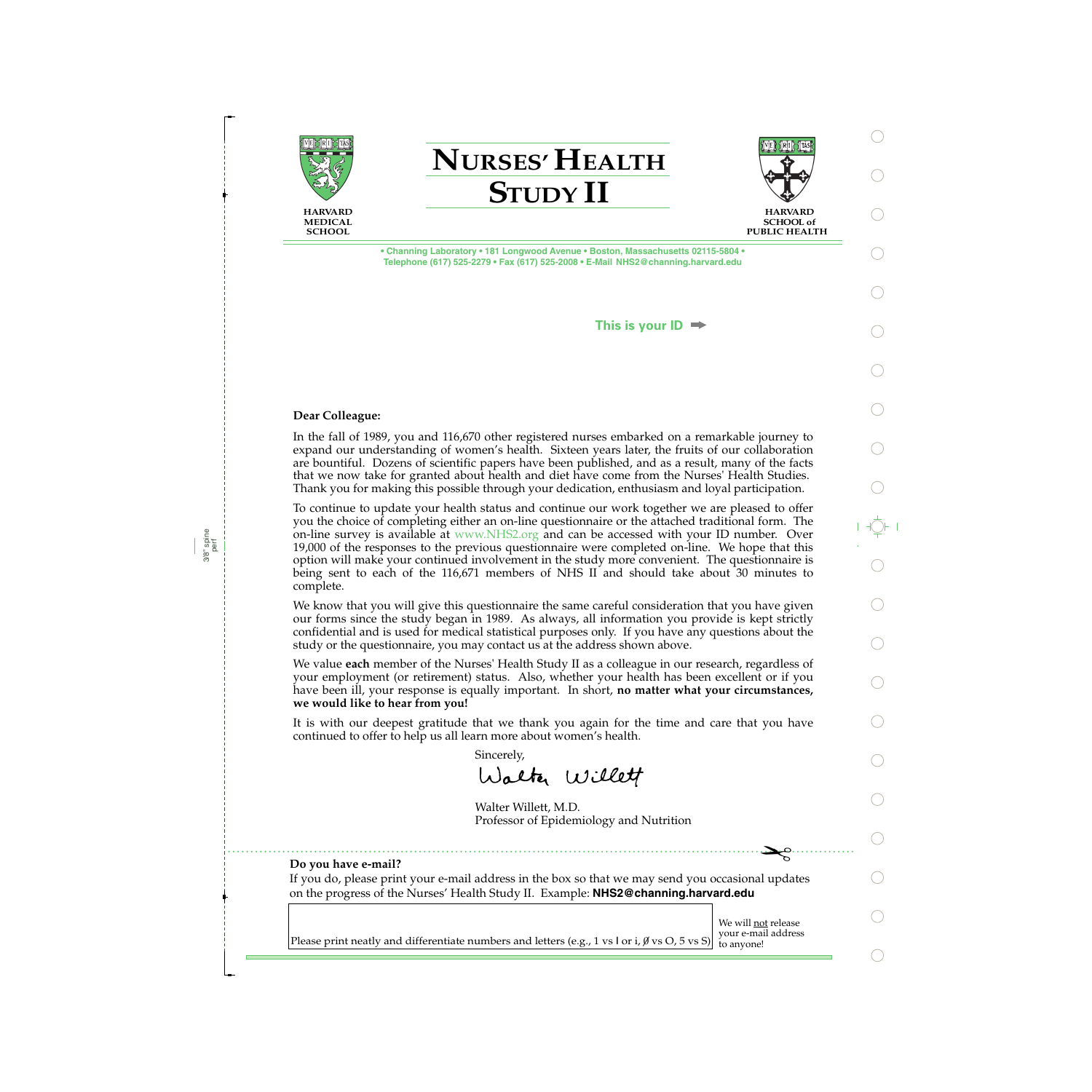# **HARVARD UNIVERSITY NURSES' HEALTH STUDY II**

# **INSTRUCTIONS**

## **INTERNET:**

Go to our website at www.NHS2.org and use your ID number (see front of this page) and your birth date to log in. Follow the instructions on the screen to complete the survey on-line.

## **PAPER FORM:**

Please use an ordinary No. 2 pencil to answer all questions. Fill in the appropriate response circles completely. The form is designed to be read by optical-scanning equipment, so it is important that you keep any write-in responses **within** the spaces provided and erase any incorrect marks completely. If you have comments, please write them on a separate piece of paper.



#### **Mark "Yes" bubble and Year of Diagnosis bubble for each illness you have had diagnosed. EXAMPLE:**

**Before June '03 June 1 2003 May '05 to After June 1 2005 11. <sup>X</sup> Since June 2003, have you had any of these clinician-diagnosed illnesses? Leave blank for NO, mark here for YES** YEAR OF DIAGNOSIS **X** Myocardial infarction (heart attack) ■ Angina pectoris Confirmed by angiography? Coronary bypass,angioplasty, or stent Transient ischemic attack (TIA) No Yes **Y Y**

**Please fill in the circles completely; do not mark this way:** ⊘ **<sub>***X***</sub>** 

> 3/8" spine perf

- **Please tear off the cover letter (to preserve confidentiality) and return the questionnaire in the enclosed postage–paid envelope.**
- **If your name and address as printed on this questionnaire are no longer correct or are incomplete, or if you are providing your e-mail address, please make any necessary changes on the letter and return it to us.**
- **Thank you for completing the 2005 Nurses' Health Study II Questionnaire.**

**Federal research regulations require us to include the following information:** The risk of breach of confidentiality associated with participation in this study is very small. Your choice to participate in this study is completely voluntary and you may decline or withdraw at any time without penalty. You may skip any question you do not wish to answer. You will not receive monetary compensation for participating. If you have any questions regarding your rights as a research participant, you are encouraged to call a representative of the Human Subjects Committee at the Harvard School of Public Health (617-384-5480). There are no direct benefits to you from participating in this study.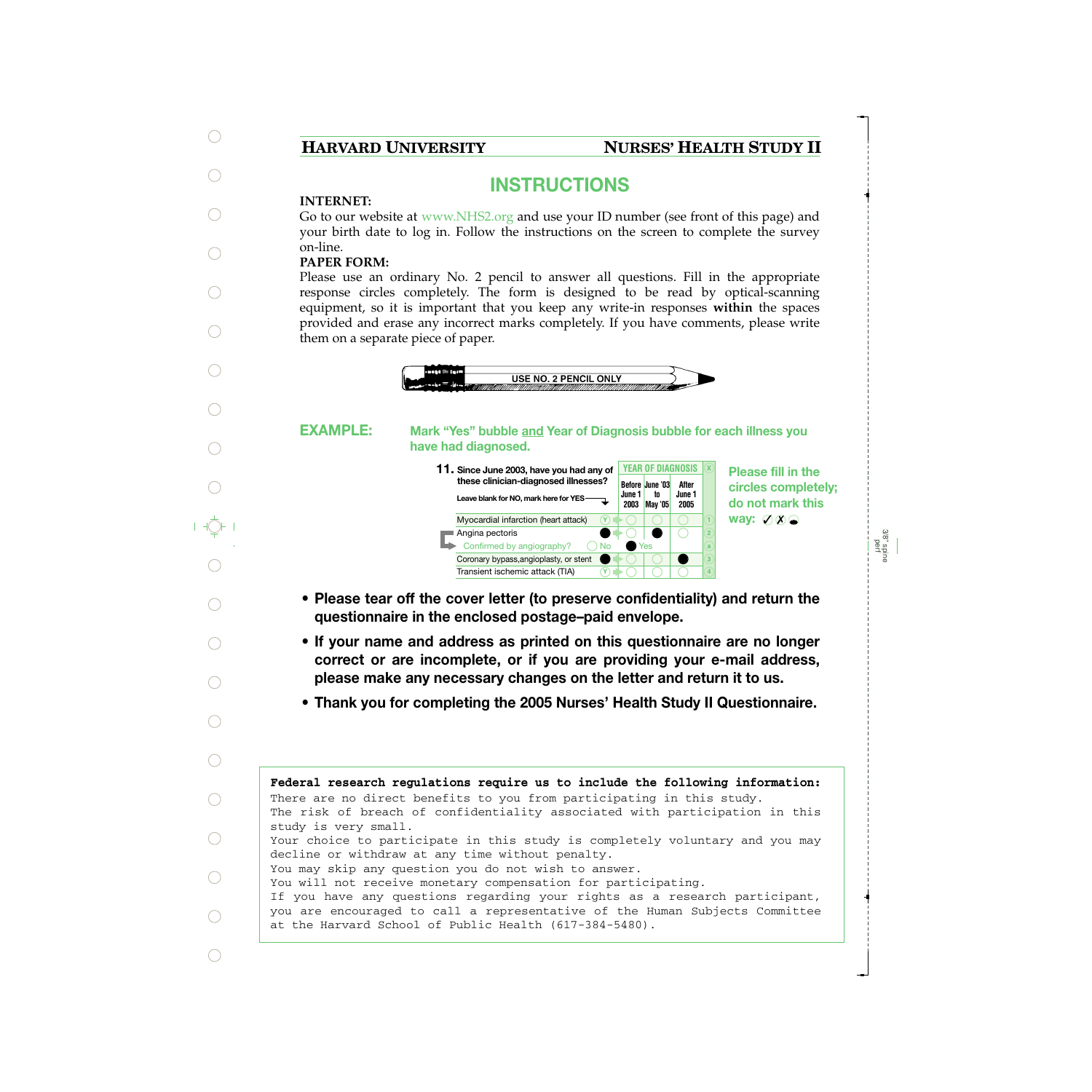|                |                                        |                   |                                                                            | 2. SINCE JUNE 2003, have you been pregnant? |                      |                                     |                           |                                                                                |                                                                                                                    |                         |                                 |                    |                                                         |                  |              |
|----------------|----------------------------------------|-------------------|----------------------------------------------------------------------------|---------------------------------------------|----------------------|-------------------------------------|---------------------------|--------------------------------------------------------------------------------|--------------------------------------------------------------------------------------------------------------------|-------------------------|---------------------------------|--------------------|---------------------------------------------------------|------------------|--------------|
|                | <b>CURRENT WEIGHT</b><br><b>POUNDS</b> |                   |                                                                            | <b>No-Go to Question 3.</b>                 |                      |                                     |                           | <b>Yes (continue)</b>                                                          |                                                                                                                    |                         |                                 |                    |                                                         |                  |              |
|                |                                        |                   |                                                                            | a) Are you currently pregnant?              |                      |                                     |                           |                                                                                |                                                                                                                    |                         |                                 |                    |                                                         |                  |              |
|                |                                        |                   |                                                                            | <b>No</b>                                   |                      |                                     |                           |                                                                                | ◯ Yes-Continue with Part b, but do NOT fill in a bubble in Part b for your current pregnancy.                      |                         |                                 |                    |                                                         |                  |              |
| $\circledcirc$ | $\odot$                                | $\circledcirc$    |                                                                            |                                             |                      |                                     |                           |                                                                                | b) For each pregnancy ending after JUNE 1, 2003, fill in a response bubble for the year during                     |                         |                                 |                    |                                                         |                  |              |
| $\odot$        | $\odot$                                | $\odot$           |                                                                            |                                             |                      | which each pregnancy ended.         |                           |                                                                                | <b>Pregnancies lasting</b>                                                                                         |                         |                                 |                    | <b>Pregnancies lasting</b>                              |                  |              |
| $\circled{2}$  | $\circled{2}$                          | $\circled{2}$     |                                                                            |                                             |                      |                                     |                           |                                                                                | <b>6 months or more</b>                                                                                            |                         |                                 |                    | less than 6 months                                      |                  |              |
| $\circled{3}$  | $\circled{3}$                          | $\circled{3}$     |                                                                            |                                             | <b>Calendar Year</b> |                                     |                           |                                                                                | SINGLE BIRTHS TWINS/TRIPLETS MISCARRIAGES   INDUCED ABORTIONS                                                      |                         |                                 |                    |                                                         |                  |              |
| $\circled{4}$  | $\circled{4}$                          | $\circled{4}$     |                                                                            |                                             | 6/1/03 - 12/31/2003  |                                     |                           |                                                                                |                                                                                                                    |                         |                                 |                    |                                                         |                  |              |
| $\circled{5}$  | $\circledS$                            | $\circled{5}$     |                                                                            | 2004                                        |                      |                                     |                           |                                                                                |                                                                                                                    |                         |                                 |                    |                                                         |                  |              |
| $\circledast$  | $\circledast$                          | $\circled{6}$     |                                                                            | 2005                                        |                      |                                     |                           |                                                                                |                                                                                                                    |                         |                                 |                    |                                                         |                  |              |
|                | $\left( 7\right)$                      | $\circledR$       |                                                                            | 2006+                                       |                      |                                     |                           |                                                                                |                                                                                                                    |                         |                                 |                    |                                                         |                  |              |
|                | $\circledast$                          | $\circled{8}$     |                                                                            |                                             |                      |                                     |                           |                                                                                | 3. Do you CURRENTLY use any of these forms of contraception? (Mark all that apply.)                                |                         |                                 |                    |                                                         |                  |              |
|                | (၅)                                    | $\circ$           |                                                                            |                                             |                      |                                     |                           |                                                                                |                                                                                                                    |                         |                                 |                    |                                                         |                  |              |
|                |                                        |                   |                                                                            | <b>None</b>                                 |                      |                                     | () Oral contraceptive     |                                                                                | ◯ Condom                                                                                                           |                         |                                 | Depo Provera       |                                                         |                  |              |
|                |                                        |                   |                                                                            | Vasectomy                                   |                      |                                     | Foam/Jelly/Sponge         |                                                                                | ◯ Rhythm/NFP                                                                                                       |                         |                                 |                    | Other hormonal contraceptive                            |                  |              |
|                |                                        |                   |                                                                            | Tubal Ligation                              |                      |                                     |                           | Diaphragm/Cervical cap                                                         | $\bigcap$ IUD                                                                                                      |                         | Other                           |                    |                                                         |                  |              |
|                |                                        |                   | 4. SINCE JUNE 2003, have you used oral contraceptives (OCs)?               |                                             |                      |                                     |                           |                                                                                |                                                                                                                    |                         |                                 |                    |                                                         |                  |              |
|                | $Yes$ $\rightarrow$                    |                   |                                                                            |                                             |                      |                                     |                           |                                                                                | a) How many months did you use OCs during the 24-month period between June 2003 and June 2005?                     |                         |                                 |                    |                                                         |                  |              |
|                | <b>No</b>                              |                   |                                                                            | 1 month or less                             | $() 2 - 4$           | $() 5 - 9$                          |                           | $\bigcirc$ 10–14                                                               | $\bigcirc$ 15–19                                                                                                   | $\bigcirc$ 20–24 months |                                 |                    |                                                         |                  |              |
|                |                                        |                   |                                                                            |                                             |                      |                                     |                           |                                                                                | b) Please indicate the brand and type of OC used longest during this time period. Refer to the OC                  |                         |                                 |                    |                                                         |                  |              |
|                |                                        |                   |                                                                            |                                             |                      |                                     |                           |                                                                                | Brand Code Sheet enclosed with this questionnaire and write the code in this box.                                  |                         |                                 |                    |                                                         |                  |              |
| 5.             |                                        |                   | Have your natural menstrual periods ceased PERMANENTLY?                    |                                             |                      |                                     |                           |                                                                                |                                                                                                                    |                         |                                 |                    |                                                         |                  |              |
|                |                                        | No: Premenopausal |                                                                            |                                             |                      |                                     |                           |                                                                                |                                                                                                                    |                         |                                 |                    |                                                         |                  |              |
|                |                                        |                   | Yes: No menstrual periods                                                  |                                             |                      | ▶a) AGE natural                     |                           | AGE                                                                            |                                                                                                                    |                         |                                 |                    | b) For what reason did your periods cease?              |                  |              |
|                |                                        |                   | Yes: Had menopause but now have                                            |                                             |                      | periods                             |                           |                                                                                |                                                                                                                    | <b>Natural</b>          |                                 | $\bigcap$ Surgical |                                                         |                  |              |
|                |                                        |                   | periods induced by hormones                                                |                                             |                      | ceased:                             |                           |                                                                                |                                                                                                                    |                         | Radiation or chemotherapy       |                    |                                                         |                  |              |
|                |                                        |                   | $\bigcirc$ Not sure (e.g., started hormones prior to cessation of periods) |                                             |                      |                                     |                           |                                                                                |                                                                                                                    |                         |                                 |                    |                                                         |                  |              |
|                |                                        |                   |                                                                            | Have you had your uterus removed?           | $\bigcap$ No         |                                     |                           | $\bigcap$ Yes $\blacksquare$ Date of surgery:                                  |                                                                                                                    | Before June 1, 2003     |                                 |                    | After June 1, 2003                                      |                  |              |
|                |                                        |                   |                                                                            |                                             |                      |                                     |                           |                                                                                |                                                                                                                    |                         |                                 |                    |                                                         |                  |              |
|                |                                        |                   |                                                                            |                                             |                      |                                     |                           |                                                                                |                                                                                                                    |                         |                                 |                    |                                                         |                  |              |
|                |                                        |                   | Have you ever had either of your ovaries surgically removed?               |                                             |                      |                                     |                           |                                                                                |                                                                                                                    |                         |                                 |                    | 1) (2) (3) (4) (5) (6)                                  |                  |              |
|                | ) No                                   |                   | $\bigcap$ Yes $\longrightarrow$ How many ovaries do you have remaining?    |                                             |                      |                                     |                           | ( ) None                                                                       | One                                                                                                                |                         |                                 |                    | (0)(1)(2)(3)(4)(5)(6)(7)(8)(9)                          |                  |              |
|                |                                        |                   |                                                                            |                                             |                      |                                     |                           | 8. Since June 2003, have you used Evista (raloxifene) or Nolvadex (tamoxifen)? |                                                                                                                    |                         |                                 |                    |                                                         |                  |              |
|                | $Yes \implies$                         |                   |                                                                            |                                             |                      |                                     |                           |                                                                                | a) How many months have you used each drug during the 24 month period between June 2003 and June 2005?             |                         |                                 |                    |                                                         |                  |              |
|                | <b>No</b>                              |                   | Evista                                                                     | () Not Used                                 |                      | $() 1-4$ months $() 5-9$            |                           | $() 10-14$                                                                     | $() 15 - 19$                                                                                                       |                         |                                 |                    | $\bigcirc$ 20–24 months $\bigcirc$ Used only after 6/05 |                  | Ε            |
|                |                                        |                   | Nolvadex () Not Used                                                       |                                             |                      | $() 1-4$ months $() 5-9$            |                           | $() 10-14$                                                                     | $15 - 19$                                                                                                          |                         | 20-24 months                    |                    | $\bigcirc$ Used only after 6/05                         |                  | $\mathsf{N}$ |
|                |                                        |                   |                                                                            |                                             |                      |                                     |                           |                                                                                | <b>b)</b> Are you <b>currently using Evista or Nolvadex?</b> O No, not currently O Yes, Evista                     |                         |                                 | () Yes, Nolvadex   |                                                         |                  |              |
|                |                                        |                   |                                                                            |                                             |                      |                                     |                           |                                                                                | 9. Are you currently using any over-the-counter (e.g., "herbal," "natural," or soy-based) preparations for hormone |                         |                                 |                    |                                                         |                  |              |
|                |                                        |                   |                                                                            |                                             |                      |                                     |                           |                                                                                | replacement or to treat post-menopausal symptoms? (Do NOT include food sources like tofu, soy milk, etc.)          |                         |                                 |                    |                                                         |                  |              |
|                | No                                     |                   | $\bigcirc$ Yes $\blacksquare$ What type(s)?                                |                                             |                      | $\bigcirc$ Soy estrogen products    |                           |                                                                                | ◯ Natural progesterone cream or wild yam cream                                                                     |                         |                                 |                    |                                                         |                  |              |
|                |                                        |                   |                                                                            |                                             |                      | Dong quai (e.g., Rejuvex)           |                           |                                                                                | Black cohosh (e.g., Remifemin)                                                                                     |                         |                                 |                    | Other                                                   |                  |              |
|                |                                        |                   |                                                                            |                                             |                      |                                     |                           |                                                                                |                                                                                                                    |                         |                                 |                    |                                                         |                  |              |
|                |                                        |                   | Since June 2003, have you used prescription female hormones?               |                                             |                      |                                     |                           |                                                                                |                                                                                                                    |                         |                                 |                    |                                                         |                  |              |
|                | $Yes \implies$                         |                   |                                                                            |                                             |                      |                                     |                           | a) How many months did you use hormones since June 2003?                       |                                                                                                                    |                         |                                 |                    |                                                         | (1)(1)(1)        | a            |
|                | <b>No</b>                              |                   |                                                                            | 1–4 months $\bigcirc$ 5–9 $\bigcirc$ 10–14  |                      |                                     | $() 15-19$                | $20 - 25$                                                                      | $26 - 30$                                                                                                          |                         | $()$ 31–35                      | $( ) 36+$ months   |                                                         | 2) (2) (2)       |              |
|                |                                        |                   | b) Are you currently using them (within the last month)?                   |                                             |                      |                                     |                           |                                                                                | $()$ Yes                                                                                                           |                         | No If No, skip to Part e.       |                    |                                                         | 3)(3)(3)         | $\mathbf{b}$ |
|                |                                        |                   | c) Mark the type(s) of hormones you are CURRENTLY using:                   |                                             |                      |                                     |                           |                                                                                |                                                                                                                    |                         |                                 |                    |                                                         | 4)(4)(4)         | $\epsilon$   |
|                |                                        |                   | <b>Combined:</b> $\bigcirc$ Prempro (cream)                                |                                             |                      |                                     | $\bigcirc$ Prempro (gold) |                                                                                | ◯ Prempro (peach)                                                                                                  |                         | $\bigcirc$ Prempro (light blue) |                    |                                                         | 5)(5)(5)         |              |
|                |                                        |                   |                                                                            | Premphase                                   |                      |                                     | $\bigcirc$ Combipatch     |                                                                                | FemHRT                                                                                                             |                         |                                 |                    |                                                         | 6)(6)(6)         |              |
|                |                                        |                   | Estrogen: ( )                                                              | <b>Oral Premarin</b>                        |                      | $\bigcirc$ Patch Estrogen           |                           |                                                                                | ◯ Vaginal Estrogen                                                                                                 | $\bigcirc$ Ogen         |                                 |                    |                                                         | (7)(7)(7)        |              |
|                |                                        |                   |                                                                            | <b>Estrace</b>                              |                      | <b>Estratest</b>                    |                           |                                                                                | Other Estrogen (specify in box below)                                                                              |                         |                                 |                    |                                                         | $8)$ $(8)$ $(8)$ |              |
|                |                                        |                   | Progesterone/Progestin: O Provera/Cycrin/MPA                               |                                             |                      |                                     |                           | () Vaginal                                                                     |                                                                                                                    |                         | O Micronized (e.g., Prometrium) |                    |                                                         | 9) (9) (9)       |              |
|                |                                        |                   |                                                                            |                                             |                      | O Other progesterone (specify type) |                           |                                                                                |                                                                                                                    |                         |                                 |                    |                                                         | (0)(0)(0)        |              |
|                |                                        |                   | Other hormones CURRENTLY used (e.g., Tri-est), Specify:                    |                                             |                      |                                     |                           |                                                                                |                                                                                                                    |                         |                                 |                    |                                                         | (1)(1)(1)        |              |
|                |                                        |                   |                                                                            |                                             |                      |                                     |                           |                                                                                |                                                                                                                    |                         |                                 |                    |                                                         |                  | $\mathbf{d}$ |
|                |                                        |                   |                                                                            |                                             |                      |                                     |                           |                                                                                | d) Since June 2003, how many months have you used the preparation(s) you marked in Part c?                         |                         |                                 |                    |                                                         | 2)(2)(2)         |              |
|                |                                        |                   |                                                                            | $\bigcirc$ 1–4 months $\bigcirc$ 5–9        |                      | $\bigcirc$ 10–14                    | $\bigcirc$ 15-19          | $20 - 25$                                                                      | $\bigcirc$ 26–30                                                                                                   |                         | $() 31 - 35$                    | 36+ months         |                                                         | $3)$ $(3)$ $(3)$ |              |
|                |                                        |                   |                                                                            |                                             |                      |                                     |                           |                                                                                | e) If you used oral conjugated estrogen (e.g., Premarin) what dose did you usually take?                           |                         |                                 |                    |                                                         | 4)(4)(4)         | $\epsilon$   |
|                |                                        |                   | $\bigcirc$ .30 mg/day or less                                              |                                             |                      | .45 mg/day                          |                           | $\bigcirc$ .625 mg/day                                                         |                                                                                                                    | (                       | .9 mg/day                       |                    |                                                         | 5)(5)(5)         |              |
|                |                                        |                   | $\bigcirc$ 1.25 mg/day or higher                                           |                                             |                      | Unsure                              |                           |                                                                                | Did not take oral conjugated estrogen                                                                              |                         |                                 |                    |                                                         | (6)(6)(6)        |              |
| O.             |                                        |                   |                                                                            |                                             |                      |                                     |                           |                                                                                | f) If you used oral medroxyprogesterone (e.g., Provera, Cycrin), what dose did you usually take?                   |                         |                                 |                    |                                                         | (7)(7)(7)        |              |
|                |                                        |                   | $\bigcirc$ 2.5 mg or less $\bigcirc$ 5–9 mg                                |                                             |                      | $\bigcirc$ 10 mg                    |                           | $\bigcirc$ More than 10 mg                                                     | $\bigcirc$ Unsure                                                                                                  |                         | Not used                        |                    |                                                         | 8)(8)(8)         |              |
|                |                                        |                   | g) What was your pattern of hormone use (Days per Month)?                  |                                             |                      |                                     |                           |                                                                                |                                                                                                                    |                         |                                 |                    |                                                         | 9) 9) 9          |              |

 $\bigcirc$ 

 $\bigcirc$ 

 $\bigcirc$ 

 $\bigcirc$ 

 $\bigcirc$ 

 $\bigcirc$ 

 $\bigcirc$ 

 $\bigcirc$ 

 $\bigcirc$ 

 $\bigcirc$ 

Ç⊦

 $\bigcirc$ 

 $\bigcirc$ 

 $\bigcirc$ 

 $\bigcirc$ 

 $\bigcirc$ 

 $\bigcirc$ 

 $\bigcirc$ 

 $\bigcirc$ 

 $\bigcirc$ 

 $\bigcirc$ 

 $\bigcirc$ 

**EliteView™ forms by NCS Pearson EM-224730-5:654321 Printed in U.S.A.**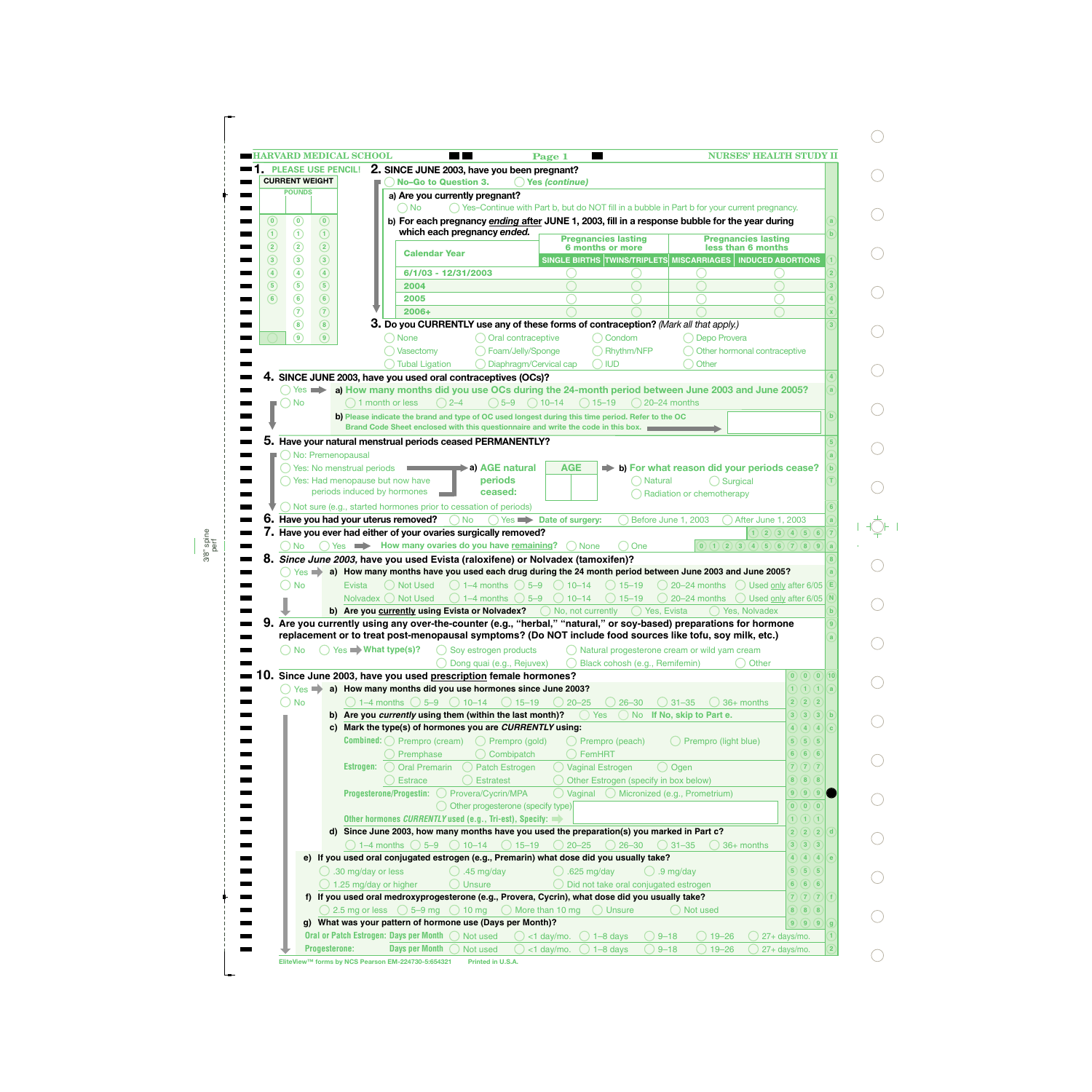| 11. Since June 2003, have you had any of<br>these clinician-diagnosed illnesses?<br>$\circled{r}$<br>$\circled{r}$<br>No<br>$\circ$ | June 1<br>2003   | <b>YEAR OF DIAGNOSIS</b><br><b>Before June '03</b>           | After                                                        |                                                                                                                | 12. Have you ever had any of these clinician-diagnosed<br>illnesses?                                       |
|-------------------------------------------------------------------------------------------------------------------------------------|------------------|--------------------------------------------------------------|--------------------------------------------------------------|----------------------------------------------------------------------------------------------------------------|------------------------------------------------------------------------------------------------------------|
|                                                                                                                                     |                  |                                                              |                                                              |                                                                                                                |                                                                                                            |
|                                                                                                                                     |                  |                                                              |                                                              |                                                                                                                | <b>YEAR OF FIRST DIAGNOSIS</b>                                                                             |
|                                                                                                                                     |                  | to<br><b>May '05</b>                                         | June 1<br>2005                                               |                                                                                                                | <b>LEAVE BLANK FOR "NO",</b><br>$1995 -$<br>1991-<br>1999-<br>2003<br>Before<br><b>MARK HERE FOR "YES"</b> |
|                                                                                                                                     |                  |                                                              |                                                              |                                                                                                                | 2002<br>1991<br>1994<br>1998<br>$\ddot{}$                                                                  |
|                                                                                                                                     |                  |                                                              |                                                              |                                                                                                                | $\left( \widehat{Y}\right)$<br>Meningioma                                                                  |
|                                                                                                                                     |                  |                                                              |                                                              | $\overline{2}$                                                                                                 | Seizure (1 or more) / epilepsy<br>$\circledcirc$                                                           |
|                                                                                                                                     |                  | Yes                                                          |                                                              | $\mathbf{a}$                                                                                                   | <b>Shingles</b><br>$(\Upsilon)$                                                                            |
|                                                                                                                                     |                  |                                                              |                                                              | $\overline{3}$                                                                                                 | $\circledR$<br>Rosacea                                                                                     |
| $\circledR$                                                                                                                         |                  |                                                              |                                                              | $\overline{4}$                                                                                                 | $\circledR$<br><b>Psoriasis</b>                                                                            |
| $\circledcirc$                                                                                                                      |                  |                                                              |                                                              | 5 <sup>2</sup>                                                                                                 | $\left( \widehat{\mathbf{Y}}\right)$<br>Hyperparathyroidism                                                |
| $\circledR$                                                                                                                         |                  |                                                              |                                                              | 6                                                                                                              | $\left( \widehat{\mathbf{Y}}\right)$<br>Low bone density                                                   |
| $\circled{r}$                                                                                                                       |                  |                                                              |                                                              | $\overline{7}$                                                                                                 | $\left( \widehat{\mathbf{Y}}\right)$<br>Osteoporosis                                                       |
| $\circledR$                                                                                                                         |                  |                                                              |                                                              | $\bf{8}$                                                                                                       | $\sqrt{\mathsf{Y}}$<br>Fractures: Wrist or Colles' Fracture                                                |
| $\circled{r}$                                                                                                                       |                  |                                                              |                                                              | $\overline{9}$                                                                                                 | (Y<br><b>Hip fracture</b>                                                                                  |
| $\circled{r}$                                                                                                                       |                  |                                                              |                                                              | 10                                                                                                             | 13. In the past two years have you had:                                                                    |
| <b>No</b>                                                                                                                           |                  | Yes                                                          |                                                              | a                                                                                                              | Yes. for<br>Yes, for<br>(If yes, mark all that apply)<br>No<br>screening<br>symptoms                       |
| <b>No</b>                                                                                                                           |                  | Yes                                                          |                                                              | $\mathbf{b}$                                                                                                   | (N)<br>$\left( \mathrm{Y}\right)$<br>(Y)<br>A physical exam?                                               |
| $(\Upsilon)$                                                                                                                        |                  |                                                              |                                                              | 11                                                                                                             | $\circledcirc$<br>$\left( \widehat{\mathbf{Y}}\right)$<br>Mammogram (or other breast imaging)? $(N)$       |
| $(\lambda)$                                                                                                                         |                  |                                                              |                                                              | 12                                                                                                             | $\mathcal{F}$<br>$\circled{r}$<br>$(\mathsf{N})$<br>Fasting blood sugar?                                   |
|                                                                                                                                     |                  |                                                              |                                                              |                                                                                                                | $(Y)$ Yes<br>$(N)$ No<br>(Virtual) CT Colonoscopy?                                                         |
|                                                                                                                                     |                  |                                                              |                                                              |                                                                                                                | $(Y)$ Yes<br>Colonoscopy?<br>$(N)$ No                                                                      |
| $\circled{r}$                                                                                                                       |                  |                                                              |                                                              | 13                                                                                                             | $(Y)$ Yes<br>$(N)$ No                                                                                      |
| $\left( \widehat{\mathsf{Y}}\right)$                                                                                                |                  |                                                              |                                                              | 14)                                                                                                            | Sigmoidoscopy?                                                                                             |
|                                                                                                                                     |                  |                                                              |                                                              |                                                                                                                | Initial reason(s) you had Colonoscopy/Sigmoidoscopy?                                                       |
| $(\Upsilon)$                                                                                                                        |                  |                                                              |                                                              | 15)                                                                                                            | Visible blood<br>Occult fecal blood<br>() Abdominal pain                                                   |
| $(\lambda)$                                                                                                                         |                  |                                                              |                                                              | 16                                                                                                             | Diarrhea/constipation<br>Family history of colon cancer                                                    |
| $(\mathsf{Y})$                                                                                                                      |                  |                                                              |                                                              | 17                                                                                                             | <b>Barium</b> enema<br>Follow-up of (virtual) CT colonoscopy                                               |
| ()No                                                                                                                                | Yes              |                                                              |                                                              | a                                                                                                              | Prior polyps<br>Asymptomatic or routine screening                                                          |
| $\bigcirc$ X-ray or ultrasound                                                                                                      |                  |                                                              | Other                                                        | $\mathbf b$                                                                                                    | 14. Indicate each year in which you have had the following                                                 |
| $(\mathsf{Y})$                                                                                                                      |                  |                                                              |                                                              | 18                                                                                                             | procedures:<br><b>YEAR(S) OF PROCEDURES</b>                                                                |
| $(\Upsilon)$                                                                                                                        |                  |                                                              |                                                              | 19)                                                                                                            | (Mark all that apply)                                                                                      |
| $\circled{r}$                                                                                                                       |                  |                                                              |                                                              | 20                                                                                                             | 1994 or 35-396 37-398 39-300 31-302 303+<br>Never                                                          |
| $(\Upsilon)$                                                                                                                        |                  |                                                              |                                                              | 21                                                                                                             | Sigmoidoscopy                                                                                              |
| $\circledR$                                                                                                                         |                  |                                                              |                                                              | 22                                                                                                             | Colonoscopy                                                                                                |
| No.                                                                                                                                 | Yes              |                                                              |                                                              | $\mathbf{a}$                                                                                                   | Upper endoscopy                                                                                            |
| $\circled{r}$                                                                                                                       |                  |                                                              |                                                              | 23                                                                                                             | (esophagus/stomach)                                                                                        |
| ( )No                                                                                                                               | Yes              |                                                              |                                                              | a                                                                                                              | 15. Blood Cholesterol (most recent, within last 5 years):                                                  |
| $\bigcap$ No                                                                                                                        | Yes              |                                                              |                                                              | $\mathbf{b}$                                                                                                   | ◯ Unknown/Not checked within 5 yrs ◯ <140 mg/dl<br>$)140 - 159$                                            |
| $\circled{r}$                                                                                                                       |                  |                                                              |                                                              | (24)                                                                                                           | $)160 - 179$<br>$( )180 - 199$<br>200-219<br>220-239                                                       |
| $\circled{r}$                                                                                                                       |                  |                                                              |                                                              | 25)                                                                                                            | $240 - 269$<br>$270 - 299$<br>300-329<br>330+ mg/dl                                                        |
| $\circledcirc$                                                                                                                      |                  |                                                              |                                                              | 26                                                                                                             | 16. Current usual blood pressure (if checked within 2 years):                                              |
| $\circled{r}$                                                                                                                       |                  |                                                              |                                                              | 27                                                                                                             | Unknown/Not checked within 2 years<br>Systolic:                                                            |
| $^{\circ}$                                                                                                                          |                  |                                                              |                                                              | 28)                                                                                                            | $\bigcirc$ <105 mmHg $\bigcirc$ 105-114<br>$( )115 - 124$<br>125-134                                       |
| $\circledcirc$                                                                                                                      |                  |                                                              |                                                              | 29                                                                                                             | 135-144<br>$)145 - 154$<br>$)175+$<br>155-164<br>165-174                                                   |
| $\circledcirc$                                                                                                                      |                  |                                                              |                                                              | 30 <sub>o</sub>                                                                                                | Diastolic:<br>Unknown/Not checked within 2 years                                                           |
| $\circled{r}$                                                                                                                       |                  |                                                              |                                                              | 31                                                                                                             | $35 - 89$                                                                                                  |
|                                                                                                                                     |                  |                                                              |                                                              |                                                                                                                | $\bigcirc$ <65 mmHg $\bigcirc$ 65-74<br>$()75 - 84$                                                        |
| $\circledR$                                                                                                                         |                  |                                                              |                                                              | 32)                                                                                                            | $90 - 94$<br>$)95 - 104$<br>$)105+$                                                                        |
| $\circled{r}$                                                                                                                       |                  |                                                              |                                                              | 33                                                                                                             | 17. Is this your correct date of birth?<br>$\rightarrow$                                                   |
| $\circledR$                                                                                                                         |                  |                                                              |                                                              | $\overline{34}$                                                                                                | ◯ Yes<br>If no, please                                                                                     |
| $\circled{r}$                                                                                                                       |                  |                                                              |                                                              | 35)                                                                                                            | write correct<br><b>No</b><br><b>Contract</b><br>date.<br><b>MONTH</b><br><b>DAY</b><br><b>YEAR</b>        |
| $\circledR$                                                                                                                         |                  |                                                              |                                                              | 36                                                                                                             |                                                                                                            |
| $\circled{r}$                                                                                                                       |                  |                                                              |                                                              | 37                                                                                                             | 18. In a typical week during the past year, on how many days                                               |
| $\Omega$                                                                                                                            |                  |                                                              |                                                              | 38                                                                                                             | did you consume an alcoholic beverage of any type?                                                         |
|                                                                                                                                     |                  |                                                              |                                                              |                                                                                                                | $\bigcirc$ No days<br>$\bigcirc$ 2 days<br>1 day<br>3 days<br>$^{(+)}$<br>4 days                           |
| $\overline{2}$                                                                                                                      | $\left(3\right)$ | $\left( 4\right)$                                            | (5)(6)(7)(8)(9)                                              |                                                                                                                | 5 days<br>6 days<br>7 days                                                                                 |
| $\left( 2\right)$                                                                                                                   | $\left(3\right)$ | $\left( 4\right)$<br>(5)                                     | (6)(7)<br>$\left( \mathbf{8}\right)$                         | $\mathbf{g}$                                                                                                   | 19. In a typical month during the past year, what was the                                                  |
|                                                                                                                                     |                  |                                                              |                                                              |                                                                                                                | largest number of drinks of beer, wine and/or liquor                                                       |
|                                                                                                                                     |                  |                                                              |                                                              |                                                                                                                | you may have had in one day?                                                                               |
|                                                                                                                                     |                  |                                                              |                                                              |                                                                                                                | None<br>$1 - 2$<br>$6 - 9$<br>$10-14$ ( ) 15 or more<br>$3 - 5$                                            |
|                                                                                                                                     |                  |                                                              |                                                              |                                                                                                                | 20. Do you currently smoke cigarettes?                                                                     |
|                                                                                                                                     |                  |                                                              |                                                              |                                                                                                                | Yes $\blacksquare$ How many per day? $\bigcirc$ 1-4<br>$() 5 - 14$<br>$() 15 - 24$                         |
|                                                                                                                                     | (6)              | <b>FOR OFFICE USE ONLY</b><br>$\overline{\mathbf{8}}$<br>(7) | $\overline{2}$<br>9<br>$\left(9\right)$<br>$\left( 4\right)$ | (0)(1)(2)(3)(4)(5)(6)<br>(1)(6)(05)(A)<br>(7)<br>$(06)$ (B)<br>3)(8)<br>$(07)$ (C)<br>$\left(9\right)$<br>(11) | (7)(8)(9)<br>(5)(10)(12)(E)<br>(0)(1)(2)(3)(4)(5)(6)(7)(8)(9)                                              |

**Copyright © 2005 President of Fellows of Harvard College. All rights reserved worldwide.**

 $\bigcirc$ 

 $\bigcirc$ 

 $\bigcirc$ 

 $\bigcirc$ 

 $\bigcirc$ 

 $\bigcirc$ 

 $\bigcirc$ 

 $\bigcirc$ 

 $\bigcirc$ 

 $\bigcirc$ 

 $\begin{picture}(20,5) \put(0,0){\line(1,0){15}} \put(15,0){\line(1,0){15}} \put(15,0){\line(1,0){15}} \put(15,0){\line(1,0){15}} \put(15,0){\line(1,0){15}} \put(15,0){\line(1,0){15}} \put(15,0){\line(1,0){15}} \put(15,0){\line(1,0){15}} \put(15,0){\line(1,0){15}} \put(15,0){\line(1,0){15}} \put(15,0){\line(1,0){15}} \put(15,0){\line(1,$ 

 $\bigcirc$ 

 $\bigcirc$ 

 $\bigcirc$ 

 $\bigcirc$ 

 $\bigcirc$ 

 $\bigcirc$ 

 $\bigcirc$ 

 $\bigcirc$ 

 $\bigcirc$ 

 $\bigcirc$ 

 $\bigcirc$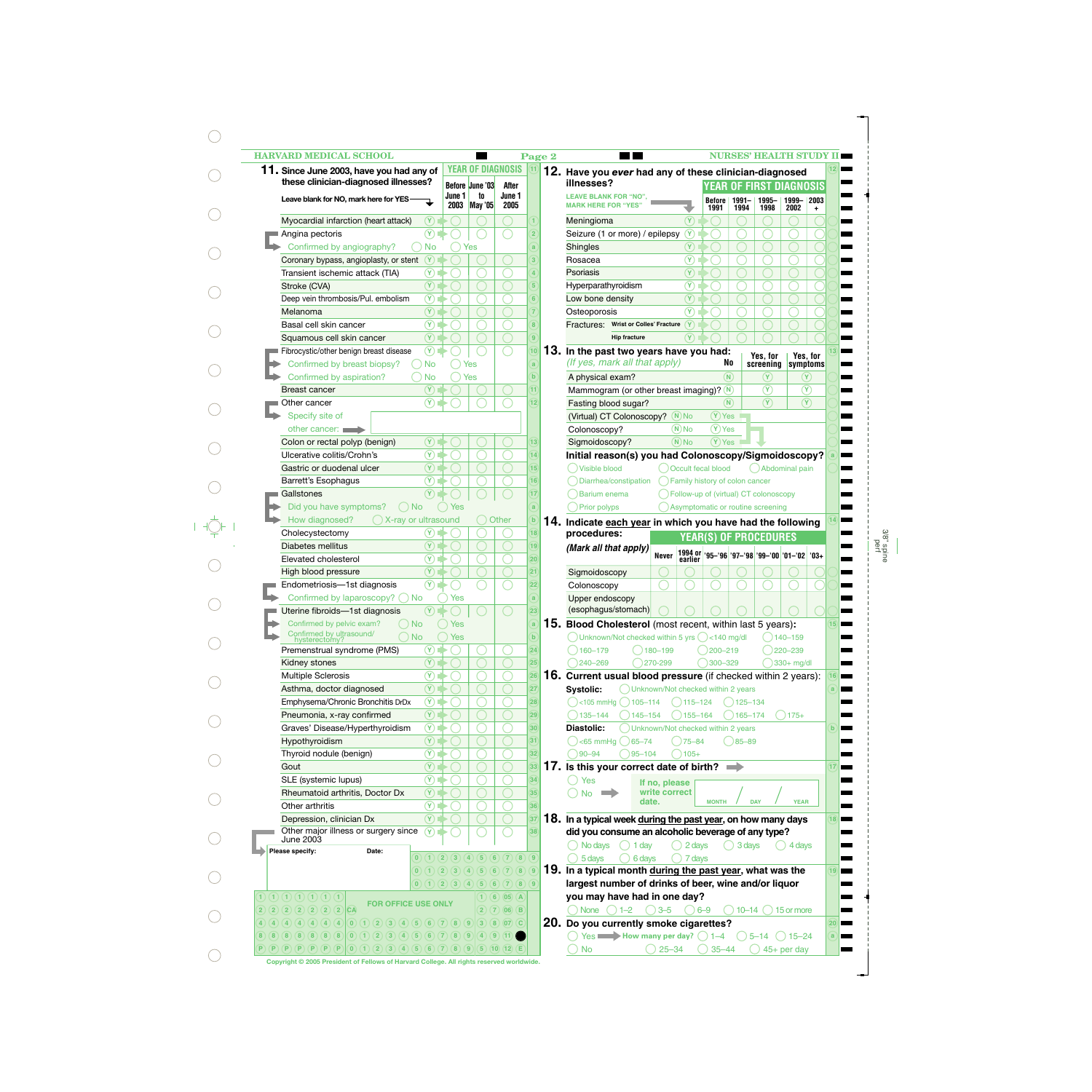| <b>HARVARD MEDICAL SCHOOL</b>                                                  |                                                         |         |                             |                 |                                              |                  |                                                                     |               | Page 3 |           |                                                                                                    |              |                        |                                                                                                                                                                                                                        |     | <b>NURSES' HEALTH STUDY II</b>                                                               |              |
|--------------------------------------------------------------------------------|---------------------------------------------------------|---------|-----------------------------|-----------------|----------------------------------------------|------------------|---------------------------------------------------------------------|---------------|--------|-----------|----------------------------------------------------------------------------------------------------|--------------|------------------------|------------------------------------------------------------------------------------------------------------------------------------------------------------------------------------------------------------------------|-----|----------------------------------------------------------------------------------------------|--------------|
| $21.$ Regular Medication <i>(mark if used regularly in past 2 years)</i> $ 21$ |                                                         |         |                             |                 |                                              |                  |                                                                     |               |        |           | 25. Have any of the following Relative's Age at First Diagnosis 25                                 |              |                        |                                                                                                                                                                                                                        |     |                                                                                              |              |
|                                                                                | Acetaminophen (e.g., Tylenol)                           |         |                             |                 |                                              |                  |                                                                     |               |        |           | biological relatives had                                                                           |              | Before Age 50 Age 60   |                                                                                                                                                                                                                        | Age | Age                                                                                          |              |
| Days/week:                                                                     |                                                         |         |                             | $2 - 3$         | $4 - 5$                                      |                  | $6+$ days                                                           |               |        |           | <b>Ovarian Cancer?</b>                                                                             |              | Age 50 to 59           | to 69                                                                                                                                                                                                                  | 70+ | Unknown                                                                                      | $\circ$      |
| Total tabs/wk:                                                                 |                                                         | $1 - 2$ |                             | $3 - 5$         | $6 - 14$                                     |                  | $15+$ tab                                                           |               |        | <b>No</b> | Mother (Y)                                                                                         |              |                        |                                                                                                                                                                                                                        |     |                                                                                              |              |
|                                                                                | "Baby" or low dose aspirin (100 mg/tablet or less)      |         |                             |                 |                                              |                  |                                                                     |               |        |           | Sister(Y)                                                                                          |              |                        |                                                                                                                                                                                                                        |     |                                                                                              |              |
| Days/week:                                                                     |                                                         |         |                             | $2 - 3$         | $4 - 5$                                      |                  | $6+$ days                                                           |               |        |           | <b>Breast Cancer?</b>                                                                              |              |                        |                                                                                                                                                                                                                        |     |                                                                                              | $\mathbf{B}$ |
| Total tabs/wk:                                                                 |                                                         | $1 - 2$ |                             | $3 - 5$         | $6 - 14$                                     |                  | $15+$ tab                                                           |               |        | <b>No</b> | Mother $(Y)$                                                                                       |              |                        |                                                                                                                                                                                                                        |     |                                                                                              |              |
| $\bigcirc$ Aspirin or aspirin-containing products (325 mg/tablet or more)      |                                                         |         |                             |                 |                                              |                  |                                                                     |               |        |           | One Sister $(Y)$                                                                                   |              |                        |                                                                                                                                                                                                                        |     |                                                                                              |              |
|                                                                                |                                                         |         |                             |                 |                                              |                  |                                                                     |               |        |           |                                                                                                    |              |                        |                                                                                                                                                                                                                        |     |                                                                                              |              |
| Days/week:                                                                     |                                                         |         | $2 - 3$                     |                 | $4 - 5$                                      |                  | $6+$ days                                                           |               |        |           | Additional Sister (Y)                                                                              |              |                        |                                                                                                                                                                                                                        |     |                                                                                              |              |
| Total tabs/wk:                                                                 |                                                         | $1 - 2$ |                             | $3 - 5$         | $6 - 14$                                     |                  | $15+$ tab                                                           |               |        |           | <b>Colon or Rectal Cancer?</b>                                                                     |              |                        |                                                                                                                                                                                                                        |     |                                                                                              | C.           |
|                                                                                | Ibuprofen (e.g., Advil, Motrin, Nuprin)                 |         |                             |                 |                                              |                  |                                                                     |               |        | <b>No</b> | Parent $(Y)$                                                                                       |              |                        |                                                                                                                                                                                                                        |     |                                                                                              |              |
| Days/week:                                                                     |                                                         |         | $2 - 3$                     |                 | $4 - 5$                                      |                  | $6+$ days                                                           |               |        |           | One Sibling $\circled{v}$                                                                          |              |                        |                                                                                                                                                                                                                        |     |                                                                                              |              |
| Total tabs/wk:                                                                 |                                                         | $1 - 2$ |                             | $3 - 5$         | $6 - 14$                                     |                  | $15+$ tab                                                           |               |        |           | Additional Sibling V                                                                               |              |                        |                                                                                                                                                                                                                        |     |                                                                                              |              |
|                                                                                | Celebrex, Vioxx or Bextra (COX-2 inhibitors)            |         |                             |                 |                                              |                  |                                                                     |               |        |           | <b>Epilepsy or Seizures?</b>                                                                       |              |                        |                                                                                                                                                                                                                        |     |                                                                                              | E            |
| Days/week:                                                                     |                                                         | ()1     |                             | $2 - 3$         | $() 4-5$                                     |                  | $6+$ days                                                           |               |        | <b>No</b> | Father $(Y)$                                                                                       |              |                        |                                                                                                                                                                                                                        |     |                                                                                              |              |
|                                                                                | Other anti-inflammatory analgesics, 2+ times/week       |         |                             |                 |                                              |                  |                                                                     |               |        |           | Mother $(Y)$                                                                                       |              |                        |                                                                                                                                                                                                                        |     |                                                                                              |              |
|                                                                                | (e.g., Aleve, Naprosyn, Relafen, Ketoprofen, Anaprox)   |         |                             |                 |                                              |                  |                                                                     |               |        | Melanoma? |                                                                                                    |              |                        |                                                                                                                                                                                                                        |     |                                                                                              | <b>M</b>     |
|                                                                                | Thiazide diuretic                                       |         |                             | Lasix           |                                              | Potassium        |                                                                     |               |        | <b>No</b> | Parent (Y)                                                                                         |              |                        |                                                                                                                                                                                                                        |     |                                                                                              |              |
|                                                                                | Calcium blocker (e.g., Calan, Procardia, Cardizem)      |         |                             |                 |                                              |                  |                                                                     |               |        |           | Sibling $\circled{v}$                                                                              |              |                        |                                                                                                                                                                                                                        |     |                                                                                              |              |
|                                                                                |                                                         |         |                             |                 |                                              |                  | Beta-blocker (e.g., Inderal, Lopressor, Tenormin, Corgard)          |               |        | Diabetes? |                                                                                                    |              |                        |                                                                                                                                                                                                                        |     |                                                                                              | D            |
|                                                                                | ACE Inhibitors (e.g., Capoten, Vasotec, Zestril)        |         |                             |                 |                                              |                  |                                                                     |               |        | No        | Mother $(Y)$                                                                                       |              |                        |                                                                                                                                                                                                                        |     |                                                                                              |              |
|                                                                                |                                                         |         |                             |                 |                                              |                  |                                                                     |               |        |           | Father $\circled{v}$                                                                               |              |                        |                                                                                                                                                                                                                        |     |                                                                                              |              |
|                                                                                | Angiotensin receptor blocker [e.g., valsartan (Diovan), |         |                             |                 |                                              |                  |                                                                     |               |        |           |                                                                                                    |              |                        |                                                                                                                                                                                                                        |     |                                                                                              |              |
|                                                                                | Iosartan (Cozaar), irbesartan (Avapro)]                 |         |                             |                 |                                              |                  |                                                                     |               |        |           | Sibling $\circled{v}$                                                                              |              |                        |                                                                                                                                                                                                                        |     |                                                                                              |              |
|                                                                                | Other antihypertensive (e.g., clonidine, doxazosin)     |         |                             |                 |                                              |                  |                                                                     |               |        |           | <b>Multiple Sclerosis?</b>                                                                         |              |                        |                                                                                                                                                                                                                        |     |                                                                                              | <b>M</b>     |
| Coumadin                                                                       |                                                         |         |                             |                 |                                              |                  |                                                                     |               |        | <b>No</b> | Mother $(Y)$                                                                                       |              |                        |                                                                                                                                                                                                                        |     |                                                                                              |              |
| "Statin" cholesterol-lowering drug:                                            |                                                         |         |                             |                 |                                              |                  |                                                                     |               |        |           | Father $\circled{r}$                                                                               |              |                        |                                                                                                                                                                                                                        |     |                                                                                              |              |
|                                                                                | Mevacor (Iovastatin)                                    |         |                             |                 | () Zocor (simvastatin)                       |                  |                                                                     | Crestor       |        |           | Sibling $\circled{v}$                                                                              |              |                        |                                                                                                                                                                                                                        |     |                                                                                              |              |
|                                                                                | Pravachol (pravastatin) () Lipitor (atorvastatin)       |         |                             |                 |                                              |                  |                                                                     | Lescol        |        |           | <b>Major Clinical Depression?</b>                                                                  |              |                        |                                                                                                                                                                                                                        |     |                                                                                              | <b>M</b>     |
|                                                                                |                                                         |         |                             |                 |                                              |                  | Other cholesterol-lowering drug [e.g., niacin, Lopid (gemfibrozil), |               |        | <b>No</b> | Mother $(Y)$                                                                                       |              |                        |                                                                                                                                                                                                                        |     |                                                                                              |              |
|                                                                                |                                                         |         |                             |                 |                                              |                  | Tricor (fenofibrate), Questran (cholestyramine), Colestin, Zetia]   |               |        |           | Father $\circled{r}$                                                                               |              |                        |                                                                                                                                                                                                                        |     |                                                                                              |              |
|                                                                                |                                                         |         |                             |                 |                                              |                  | Steroids taken orally (e.g., Prednisone, Decadron, Medrol)          |               |        |           | Sibling $\circled{v}$                                                                              |              |                        |                                                                                                                                                                                                                        |     |                                                                                              |              |
| Insulin                                                                        |                                                         |         |                             |                 | Oral hypoglycemic medication                 |                  |                                                                     |               |        |           | <b>Parkinson's Disease?</b>                                                                        |              |                        |                                                                                                                                                                                                                        |     |                                                                                              | P            |
|                                                                                | Thyroid hormone (e.g., Sythroid, Levothroid, extract)   |         |                             |                 |                                              |                  |                                                                     |               |        | <b>No</b> | Parent $(Y)$                                                                                       |              |                        |                                                                                                                                                                                                                        |     |                                                                                              |              |
|                                                                                | SSRI's (e.g., Prozac, Zoloft, Paxil, Celexa)            |         |                             |                 |                                              |                  |                                                                     |               |        |           | Sibling (Y)                                                                                        |              |                        |                                                                                                                                                                                                                        |     |                                                                                              |              |
|                                                                                | Other antidepressants (e.g., Elavil, Tofranil, Pamelor) |         |                             |                 |                                              |                  |                                                                     |               |        |           |                                                                                                    |              |                        |                                                                                                                                                                                                                        |     |                                                                                              | 26           |
|                                                                                |                                                         |         |                             |                 |                                              |                  |                                                                     |               |        |           | 26. Have you ever had gastrointestinal bleeding that<br>required hospitalization or a transfusion? |              |                        |                                                                                                                                                                                                                        |     |                                                                                              |              |
|                                                                                |                                                         |         |                             |                 |                                              |                  | Minor tranquilizers (e.g., Valium, Xanax, Ativan, Librium)          |               |        |           |                                                                                                    |              |                        |                                                                                                                                                                                                                        |     |                                                                                              |              |
|                                                                                |                                                         |         |                             |                 |                                              |                  | Prilosec, Nexium, Prevacid (Iansoprazole), Protonix, Aciphex        |               |        |           | $Yes \rightarrow a)$ What was the site of the bleeding?<br>(Mark all that apply.)                  |              |                        |                                                                                                                                                                                                                        |     |                                                                                              | a            |
| <b>Years used:</b> $\bigcirc$ 1-2 yrs $\bigcirc$ 3-5 yrs                       |                                                         |         |                             |                 | $(\ )$                                       | $6 - 9$ yrs      |                                                                     | $10+yrs$      |        | <b>No</b> |                                                                                                    |              |                        |                                                                                                                                                                                                                        |     |                                                                                              |              |
|                                                                                | H2 blocker (e.g., Pepcid, Tagamet, Zantac, Axid)        |         |                             |                 |                                              |                  |                                                                     |               |        |           | Esophagus                                                                                          |              | () Stomach () Duodenum |                                                                                                                                                                                                                        |     |                                                                                              |              |
|                                                                                | No regular medication                                   |         |                             |                 |                                              |                  |                                                                     |               |        |           | Colon/rectum                                                                                       | $( \ )$      | Other                  | $($ )                                                                                                                                                                                                                  |     | Site unknown                                                                                 |              |
|                                                                                | Other regular medications (no need to specify)          |         |                             |                 |                                              |                  |                                                                     |               |        |           |                                                                                                    |              |                        |                                                                                                                                                                                                                        |     |                                                                                              |              |
| 22. For each of the following periods of your life, please                     |                                                         |         |                             |                 |                                              |                  |                                                                     |               |        |           | b) What year(s) did this happen? (Mark all that apply.)                                            |              |                        |                                                                                                                                                                                                                        |     |                                                                                              |              |
| add up the TOTAL amount of time you used antibiotics.                          |                                                         |         |                             |                 |                                              |                  |                                                                     |               |        |           | Before 1991                                                                                        | $()$ '91–'92 |                        | $()$ '93–'94                                                                                                                                                                                                           |     | ( )'95-'96                                                                                   |              |
| (Exclude skin creams, mouthwash or Isoniazid.)                                 |                                                         |         |                             |                 |                                              |                  |                                                                     |               |        |           | $97 - 98$                                                                                          |              | $99 - 2000$            | $2001 - 02$                                                                                                                                                                                                            |     | $2003+$                                                                                      |              |
|                                                                                |                                                         |         |                             |                 | <b>Total Time Using Antibiotics</b>          |                  |                                                                     |               |        |           | 27. How many squamous or basal cell carcinoma lesions                                              |              |                        |                                                                                                                                                                                                                        |     |                                                                                              |              |
|                                                                                |                                                         |         | $Less \mid 15 \text{ days}$ |                 |                                              |                  |                                                                     |               |        |           | have you ever had removed by surgery, cryotherapy or                                               |              |                        |                                                                                                                                                                                                                        |     |                                                                                              |              |
|                                                                                | None                                                    | than    | to                          | $2 - 4$         | $ 4$ Mos-<br>15 days 2 Months Months 2 Years | $2 - 3$<br>Years | $3-5$<br>Years                                                      | $5+$<br>Years |        |           | other means? (Exclude melanoma and benign lesions<br>like moles or actinic keratoses.)             |              |                        |                                                                                                                                                                                                                        |     |                                                                                              |              |
| Age 20-39                                                                      |                                                         |         |                             |                 |                                              |                  |                                                                     |               |        |           | Never had squamous or basal cell carcinoma                                                         |              |                        |                                                                                                                                                                                                                        |     |                                                                                              |              |
| Age 40-49                                                                      |                                                         |         |                             |                 |                                              |                  |                                                                     |               |        |           | $2 - 4$<br>$()5 - 10$                                                                              | $()11+$      |                        |                                                                                                                                                                                                                        |     |                                                                                              |              |
|                                                                                |                                                         |         |                             |                 |                                              |                  |                                                                     |               |        |           |                                                                                                    |              |                        |                                                                                                                                                                                                                        |     |                                                                                              |              |
| Age 50 to                                                                      |                                                         |         |                             |                 |                                              |                  |                                                                     |               |        |           | 28. In the past two years, have you had two weeks or                                               |              |                        |                                                                                                                                                                                                                        |     |                                                                                              | 28           |
| the present                                                                    |                                                         |         |                             |                 |                                              |                  |                                                                     |               |        |           | longer when nearly every day you felt sad, blue or                                                 |              |                        |                                                                                                                                                                                                                        |     |                                                                                              |              |
| a) What was the most common reason that you used an antibiotic?                |                                                         |         |                             |                 |                                              |                  |                                                                     |               |        |           | depressed for most of the day?                                                                     |              |                        | No                                                                                                                                                                                                                     |     | Yes                                                                                          |              |
|                                                                                | <b>Respiratory infection</b>                            |         | ( ) UTI                     |                 |                                              |                  | Acne/Rosacea                                                        |               |        |           | 29. Do you consider yourself to be Spanish/Hispanic/Latina?                                        |              |                        |                                                                                                                                                                                                                        |     |                                                                                              | 29           |
|                                                                                | Chronic bronchitis                                      |         |                             | Dental          |                                              | Other            |                                                                     |               |        | <b>No</b> | Yes                                                                                                |              |                        |                                                                                                                                                                                                                        |     |                                                                                              |              |
| 23. What is your current status?                                               |                                                         |         |                             |                 |                                              |                  |                                                                     |               | 23     |           | 30. Which categories best describe your race?                                                      |              |                        |                                                                                                                                                                                                                        |     |                                                                                              | 30           |
| <b>Married</b>                                                                 |                                                         |         |                             | <b>Divorced</b> |                                              | Widowed          |                                                                     |               |        |           | (Mark one or more to indicate what you consider yourself to be.)                                   |              |                        |                                                                                                                                                                                                                        |     |                                                                                              |              |
|                                                                                | <b>Domestic Partnership</b>                             |         |                             | Separated       |                                              |                  | Never married                                                       |               |        | White     |                                                                                                    | Asian        |                        |                                                                                                                                                                                                                        |     | $\mathrm{O}\,\mathrm{O}\,\mathrm{O}\,\mathrm{O}\,\mathrm{O}\,\mathrm{O}\,\mathrm{O}$         |              |
|                                                                                |                                                         |         |                             |                 |                                              |                  |                                                                     |               |        |           |                                                                                                    |              |                        |                                                                                                                                                                                                                        |     |                                                                                              |              |
| 24. Your living arrangement: (Mark all that apply.)                            |                                                         |         |                             |                 |                                              |                  |                                                                     |               | (24)   |           | <b>Black or African American</b>                                                                   |              |                        |                                                                                                                                                                                                                        |     | $2)$ $2)$ $2)$ $2)$ $2)$ $2)$ $2)$                                                           |              |
| Alone                                                                          |                                                         |         |                             |                 | With minor children                          |                  |                                                                     |               |        |           | American Indian/Alaska Native                                                                      |              |                        |                                                                                                                                                                                                                        |     | $\fbox{4)}\fbox{4)}\fbox{4)}\fbox{4)}\fbox{4)}\fbox{4)}\fbox{4)}\fbox{4)}\fbox{4)}\fbox{4)}$ |              |
|                                                                                | With spouse or partner                                  |         |                             | Other           |                                              |                  |                                                                     |               |        |           | Native Hawaiian or Pacific Islander                                                                |              |                        |                                                                                                                                                                                                                        |     | $8)$ $8)$ $8)$ $8)$ $8)$ $8)$ $8)$ $8)$                                                      |              |
|                                                                                |                                                         |         | With other adult family     |                 |                                              |                  |                                                                     |               |        | Other     |                                                                                                    |              |                        | $\widehat{\mathsf{P}}\left(\widehat{\mathsf{P}}\right)\widehat{\mathsf{P}}\left(\widehat{\mathsf{P}}\right)\widehat{\mathsf{P}}\left(\widehat{\mathsf{P}}\right)\widehat{\mathsf{P}}\left(\widehat{\mathsf{P}}\right)$ |     |                                                                                              |              |

 $\bigcirc$ 

 $\bigcirc$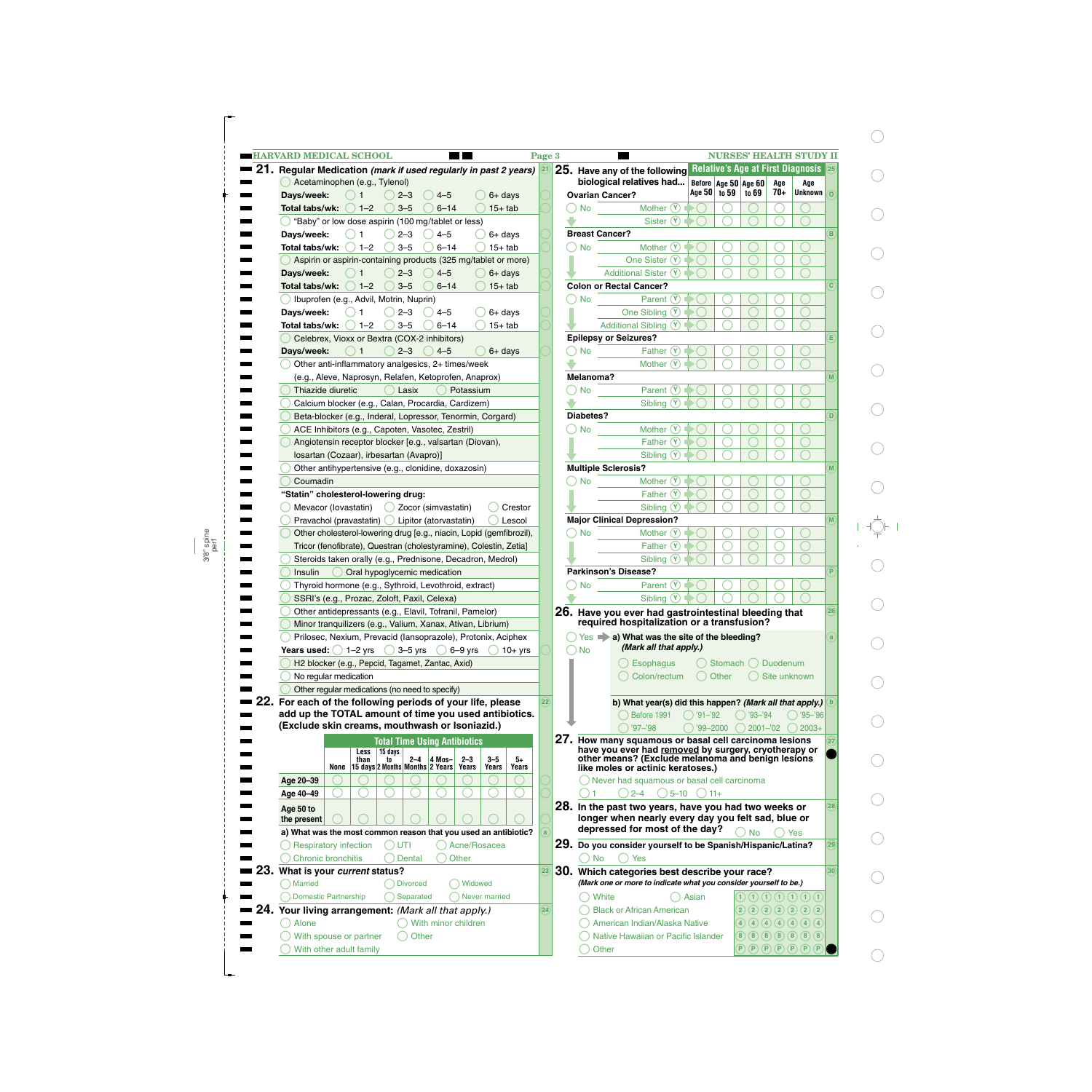| <b>HARVARD MEDICAL SCHOOL</b><br>Page 4<br>31. What is your usual walking pace outdoors?<br>Unable to walk                                     |                 |                          | <b>The Contract State</b> |                               |                           |                      |                      |                   | <b>NURSES' HEALTH STUDY II</b>        |                               |
|------------------------------------------------------------------------------------------------------------------------------------------------|-----------------|--------------------------|---------------------------|-------------------------------|---------------------------|----------------------|----------------------|-------------------|---------------------------------------|-------------------------------|
| Easy, casual (less than 2 mph) $\bigcirc$ Normal, average (2–2.9 mph)                                                                          |                 |                          |                           | Brisk pace (3-3.9 mph)        |                           |                      |                      |                   | Very brisk/striding (4 mph or faster) |                               |
| 32. How many flights of stairs (not individual steps) do you climb daily?                                                                      |                 |                          |                           |                               |                           |                      |                      |                   |                                       |                               |
| $\bigcirc$ 5-9<br>$\bigcirc$ 10–14<br>2 flights or less<br>$3 - 4$                                                                             |                 |                          |                           | 15 or more flights            |                           |                      |                      |                   |                                       |                               |
| 33. DURING THE PAST YEAR, what was your average time PER                                                                                       |                 |                          |                           |                               |                           | <b>TIME PER WEEK</b> |                      |                   |                                       |                               |
| WEEK spent at each of the following recreational activities?                                                                                   |                 |                          |                           |                               |                           |                      |                      |                   |                                       |                               |
|                                                                                                                                                | <b>Zero</b>     | $1 - 4$<br>Min.          | Min.                      | $5 - 19$   20 - 59<br>Min.    | <b>One</b><br><b>Hour</b> | $1 - 1.5$<br>Hrs.    | $2 - 3$<br>Hrs.      | $4 - 6$<br>Hrs.   | $7 - 10$<br>Hrs.                      | $11+$<br>Hrs.                 |
| Walking for exercise or walking to work                                                                                                        |                 | $\bigcirc$               |                           |                               |                           |                      |                      |                   |                                       |                               |
| Jogging (slower than 10 minutes/mile)                                                                                                          |                 | ⌒                        |                           |                               |                           | ∩                    |                      |                   |                                       |                               |
| Running (10 minutes/mile or faster)                                                                                                            |                 | ◯                        |                           |                               |                           |                      |                      |                   |                                       |                               |
| Bicycling (include stationary machine)                                                                                                         |                 | ⌒                        |                           |                               |                           | ∩                    |                      |                   |                                       |                               |
| Tennis, squash, racquetball                                                                                                                    |                 | ◯                        |                           |                               |                           |                      |                      |                   |                                       |                               |
| Lap swimming                                                                                                                                   |                 | ⌒                        |                           |                               |                           |                      |                      |                   |                                       |                               |
| Other aerobic exercise (aerobic dance, ski or stair machine, etc.)                                                                             |                 | ◯                        |                           |                               |                           |                      |                      |                   |                                       |                               |
| Lower intensity exercise (yoga, stretching, toning)                                                                                            |                 | ◯                        |                           |                               |                           | ∩                    |                      |                   |                                       |                               |
| Other vigorous activities (e.g., lawn mowing)                                                                                                  |                 | ◯                        |                           |                               |                           |                      |                      |                   |                                       |                               |
| Weight training or resistance exercises<br><b>Arm weights</b>                                                                                  |                 | ◠                        |                           |                               |                           |                      |                      |                   |                                       |                               |
|                                                                                                                                                |                 |                          |                           |                               |                           |                      |                      |                   |                                       |                               |
| (Include free weights or machines such as Nautilus)<br><b>Leg weights</b>                                                                      |                 |                          |                           |                               |                           |                      | <b>TIME PER WEEK</b> |                   |                                       |                               |
| 34. DURING THE PAST YEAR, on average, how many                                                                                                 |                 |                          |                           |                               |                           |                      |                      |                   |                                       |                               |
| <b>HOURS PER WEEK did you spend:</b>                                                                                                           |                 | <b>Zero</b><br>Hrs.      | <b>One</b><br><b>Hour</b> | $2 - 5$<br>Hrs.               | $6 - 10$<br>Hrs.          |                      |                      |                   | $ 11-20 21-40 41-60 61-90$<br>Hrs.    | <b>Over</b><br><b>90 Hrs.</b> |
| Standing or walking around at work or away from home? (hrs./week)                                                                              |                 | C                        |                           |                               |                           | Hrs.                 | Hrs.                 | Hrs.              |                                       |                               |
| Standing or walking around at home? (hrs./week)                                                                                                |                 | ◯                        |                           |                               |                           | ∩                    |                      |                   |                                       |                               |
| Sitting at work or away from home or while driving? (hrs./week)                                                                                |                 | ⌒                        |                           |                               |                           | ○                    |                      |                   |                                       |                               |
| Sitting at home while watching TV/VCR/DVD? (hrs./week)                                                                                         |                 |                          |                           |                               |                           |                      |                      |                   |                                       |                               |
| Other sitting at home (e.g., reading, meal times, at desk)? (hrs./week)                                                                        |                 |                          |                           |                               |                           |                      |                      |                   |                                       |                               |
|                                                                                                                                                |                 |                          |                           |                               |                           |                      |                      |                   |                                       |                               |
|                                                                                                                                                |                 |                          |                           |                               |                           |                      |                      |                   |                                       |                               |
| 35. In an average week, on how many days do you usually exercise (include brisk walking or more strenuous activity)?                           |                 |                          |                           |                               |                           |                      |                      |                   |                                       |                               |
| $\bigcirc$ 3 days $\bigcirc$ 4 days $\bigcirc$ 5 days<br>$\bigcap$ 1 day<br>$\bigcirc$ 2 days<br>None                                          |                 | $\bigcirc$ 6 days        |                           | $\bigcap$ 7 days              |                           |                      |                      |                   |                                       |                               |
| 36. Since JUNE 2001, have you tried to become pregnant for more than one year without success?                                                 |                 |                          |                           |                               |                           |                      |                      |                   |                                       |                               |
| Yes What was the cause?<br>◯ Tubal blockage<br>◯ Ovulatory disorder                                                                            |                 |                          | $($ )                     | Endometriosis                 |                           |                      |                      |                   | <b>Cervical mucous factors</b>        |                               |
| (Mark all that apply.)<br>Spouse/Partner<br>◯ Not investigated<br><b>No</b>                                                                    |                 |                          |                           | $\bigcap$ Not found           |                           |                      | Other                |                   |                                       |                               |
| 37. Since JUNE 2001, have you taken Clomiphene (e.g. Clomid) or Gonadotropin injections (e.g., Gonal-f, Metrodin,                              |                 |                          |                           |                               |                           |                      |                      |                   |                                       |                               |
| Follistim) to induce ovulation?                                                                                                                |                 |                          |                           |                               |                           |                      |                      |                   |                                       |                               |
| Yes <b>In how many months</b><br>a. Clomiphene<br>◯ Not used                                                                                   |                 |                          | $2 - 3$                   |                               | $4 - 5$                   | $6 - 11$             |                      | $\bigcirc$ 12+mo. |                                       |                               |
| were these used?<br>b. Gonadotropins O Not used<br>No                                                                                          |                 |                          | $2 - 3$                   |                               | $4 - 5$                   | $6 - 11$             |                      | $12+mo.$          |                                       |                               |
| 38. On average, how many hours per week did you spend outdoors in                                                                              |                 |                          |                           | <b>AVERAGE HOURS PER WEEK</b> |                           |                      |                      |                   |                                       |                               |
| direct sunlight in the middle of the day - 10 am to 3 pm - (including<br>work, recreation, gardening, sports, etc.) during these time periods? |                 |                          | <1 hour/week              |                               |                           | 2-4 hours/week       |                      |                   | 5+ hours/week                         |                               |
|                                                                                                                                                |                 |                          |                           |                               |                           |                      |                      |                   |                                       |                               |
| Summer months in High School/College/Nursing School                                                                                            |                 |                          |                           |                               |                           |                      |                      |                   |                                       |                               |
| Summer months ages 25-35                                                                                                                       |                 |                          |                           |                               |                           |                      |                      |                   |                                       |                               |
| Summer months over the last 2 years                                                                                                            |                 |                          |                           |                               |                           |                      |                      |                   |                                       |                               |
| Winter months over the last 2 years                                                                                                            |                 |                          |                           |                               |                           |                      |                      |                   |                                       |                               |
| 39. Number of times per year you used an artificial tanning light or tanning booth during these time periods:                                  |                 |                          |                           |                               |                           |                      |                      |                   |                                       |                               |
| During High School/College/Nursing School<br>None<br>$($ $)$ 1–2 times/year                                                                    |                 | $\bigcirc$ 3–5           |                           | $\bigcirc$ 6-11               |                           |                      | $( ) 12 - 23$        |                   | 24+ times/year                        |                               |
| During ages 25-35<br><b>None</b><br>) 1–2 times/year                                                                                           |                 | $\bigcirc$ 3–5           |                           |                               | $6 - 11$                  |                      | $12 - 23$            |                   | 24+ times/year                        |                               |
| Over the last 2 years<br>) None<br>1-2 times/year                                                                                              |                 | $\bigcirc$ 3-5           |                           |                               | $6 - 11$                  |                      | $12 - 23$            |                   | 24+ times/year                        |                               |
| <b>Inches Fraction</b><br>40. Question 40, which should only be answered if                                                                    |                 |                          |                           |                               |                           |                      |                      |                   | <b>Inches Fraction</b>                |                               |
| a tape measure is available, asks about body                                                                                                   | 4               |                          |                           |                               |                           |                      |                      |                   |                                       | 4                             |
| measurements. This information will be more<br>$\textcircled{\scriptsize{0}}$                                                                  | $\circledcirc$  |                          |                           |                               |                           |                      |                      |                   | $\odot$ $\odot$                       | $\circledcirc$                |
| accurate if you follow these suggestions<br>$\bigcirc$ $\bigcirc$                                                                              | $\overline{14}$ |                          |                           |                               |                           |                      |                      |                   | $\bigcirc$                            | $\overline{v}$                |
| $\blacktriangleright$ Make measurements while standing<br>$\odot$ $\odot$<br>Avoid measuring over bulky clothing                               | $\widehat{2/4}$ |                          |                           |                               |                           |                      |                      |                   | $\odot$ $\odot$                       | $\bigcirc$                    |
| $\bigcirc$ $\bigcirc$<br>$\triangleright$ Try to record answers to the nearest 1/4 inch                                                        | $\widehat{3/4}$ | Waist:<br><b>Measure</b> |                           |                               |                           | Hip:                 |                      |                   | $\circled{3}$                         | $\widehat{3/4}$               |
| <b>NAIS</b><br>444<br>(do not estimate)                                                                                                        |                 | at navel                 |                           |                               |                           | largest              | Measure the          | $\triangleq$      | $\bigcirc$ $\bigcirc$                 |                               |
| $\bigcirc$ (5)<br>If a tape measure is                                                                                                         |                 |                          |                           |                               |                           |                      | circumference        |                   | $\circledS$ $\circledS$               |                               |
| $\circledcirc$<br>not available,                                                                                                               |                 |                          |                           |                               |                           | (including           | around hips          |                   | $\circledcirc$                        |                               |
| please leave blank.<br>$\odot$                                                                                                                 |                 |                          |                           |                               |                           | buttocks)            |                      |                   | ⊙                                     |                               |
| $\circledast$                                                                                                                                  |                 |                          |                           |                               |                           |                      |                      |                   | $\circledast$                         |                               |
| $\circledcirc$<br>41. Please indicate the name of someone at a<br>Name:                                                                        |                 |                          |                           |                               | <b>Address:</b>           |                      |                      |                   | 9                                     |                               |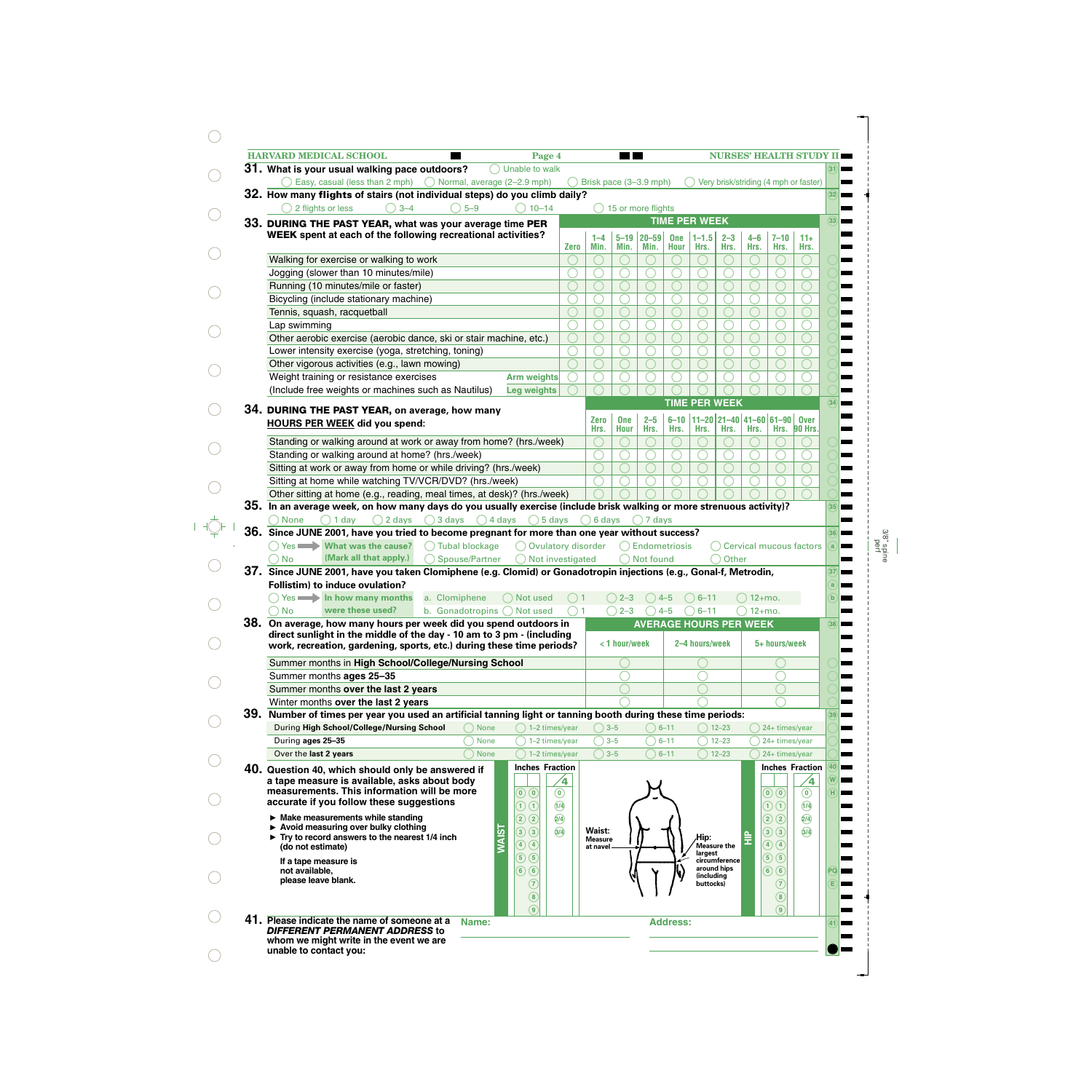| <b>EXPLORED MEDICAL SCHOOL</b><br>Page 5<br><b>NURSES' HEALTH STUDY II</b><br>$\blacksquare$ 1                                                                              |     |
|-----------------------------------------------------------------------------------------------------------------------------------------------------------------------------|-----|
| 42. Do you have unpleasant leg sensations (like crawling, paraesthesias, or pain) combined with motor restlessness<br>and the urge to move?                                 |     |
| $\bigcirc$ 5-14 times/month<br>$()$ No<br>$\bigcirc$ Once a month or less<br>$( ) 2-4$ times /month<br>$( ) 15+ times/month$                                                |     |
| $\bigcirc$ Yes<br>$()$ No<br>a) Do these symptoms occur only at rest and does moving improve them?                                                                          |     |
| b) Are these symptoms worse in the evening/night compared with the morning?<br>◯ Yes<br>( ) No                                                                              |     |
| 43. In the last 10 years, have you experienced pain, discomfort or burning in your pelvis or bladder for more than 3                                                        | 43  |
| months in a row and accompanied by urinary frequency or urgency?                                                                                                            |     |
| $\bigcirc$ No<br>Yes                                                                                                                                                        |     |
| 44. During the last 12 months, how often have you leaked or lost control of your urine?                                                                                     |     |
| $\bigcirc$ Once/month<br>$\bigcirc$ Less than once/month<br>$\bigcirc$ 2–3 times/month<br><b>Never</b><br>() About once/week<br>Almost every day                            |     |
| i) When you lose your urine, how much usually leaks?                                                                                                                        |     |
| () A few drops<br>$\bigcirc$ Enough to wet your underwear<br>Enough to wet your outer clothing<br>Enough to wet the floor                                                   |     |
| ii) When you lose urine, what is the usual cause?                                                                                                                           |     |
| a Coughing, sneezing, laughing, or doing physical activity<br>(b) A sudden and urgent need to go to the bathroom                                                            |     |
| c Both a) and b) equally<br>(d) In other circumstances<br>45.                                                                                                               |     |
| During the following time periods, how many months have you worked ROTATING night shifts<br>(at least 3 nights/month in addition to other days and evenings in that month)? |     |
| $() 5 - 9$<br>June 2001-June 2003:<br>$()$ None<br>$( ) 1-4$ months<br>$() 10 - 14$<br>$() 15 - 19$<br>$( ) 20+$                                                            |     |
| $\bigcirc$ 5-9<br>$\bigcirc$ 20+<br>Since June 2003<br>$\bigcap$ 1–4 months<br>$\bigcirc$ 10-14<br>$\bigcirc$ 15-19<br>( ) None                                             |     |
| 45a. During the time periods that you worked ROTATING night shifts, what was the average number of nights                                                                   | l5a |
| you worked per month?                                                                                                                                                       |     |
| Didn't work rotating nights<br>$9 - 10$<br>$() 1 - 2$<br>$() 3-4$<br>$()$ 5–6<br>$()7-8$<br>$() 11 - 12$<br>$13 - 14$<br>15 or more                                         |     |
| 46. Have you ever regularly had heartburn/acid reflux 1 or more times a week?                                                                                               | 46  |
| $\circ$ Yes $\bullet$ a) How long did this last? $\circ$ 5 years or less<br>( ) No<br>$() 6-14 \text{ years}$<br>$\big)$ 15 years or longer                                 |     |
| b) In the past year, how often have you had heartburn/acid reflux?                                                                                                          |     |
| O None in the last year<br>$( )$ Less than once a month<br>Once a month<br>$\bigcirc$ Several times a week<br><b>Daily</b>                                                  |     |
| About once a week<br>47. What is the difference between your highest and lowest weight during the last 2 years?                                                             | 47  |
| $\bigcirc$ 10-14 lbs. $\bigcirc$ 15-29 lbs. $\bigcirc$ 30-49 lbs.<br>$\bigcirc$ No change $\bigcirc$ 2–4 lbs.<br>$\bigcirc$ 5-9 lbs.<br>$( ) 50 +$ lbs.                     |     |
| 48. During the past 2 years, did you intentionally lose weight?                                                                                                             | 48  |
| Yes <b>a)</b> What is the maximum number of pounds that you lost in any attempt?                                                                                            |     |
| $\circ$ < 5 lbs. $\circ$ 5-9 lbs. $\circ$ 10-14 lbs. $\circ$ 15-19 lbs. $\circ$ 20-29 lbs.<br>$\bigcirc$ No<br>$( ) 30 - 39$ lbs.<br>$( ) 40 - 49$ lbs.<br>$50+$ lbs.       |     |
| b) How did you lose the weight? (Mark all that apply.)                                                                                                                      |     |
| () low calorie diet<br>$\bigcap$ low fat diet<br>() low carbohydrate diet<br>() gastric surgery                                                                             |     |
| $\bigcirc$ limiting portion size $\bigcirc$ increased exercise $\bigcirc$ crash dieting/fasting<br>$\bigcirc$ not eating between meals                                      |     |
| commercial program<br>$\bigcirc$ reduced alcohol<br>$\bigcirc$ commercial diet products<br>$\bigcirc$ diet pills/medications                                                |     |
| (e.g., Weight Watchers/Jenny Craig)<br>(e.g., Slimfast)<br>$\bigcirc$ other method                                                                                          |     |
| 49.<br>During the past 2 years, did you UNintentionally lose weight (e.g., due to illness, stress, or depression)?                                                          | 49  |
| $\bigcirc$ Yes $\blacktriangleright$ Number of pounds? $\bigcirc$ < 5 lbs. $\bigcirc$ 5-9 lbs. $\bigcirc$ 10-14 lbs. $\bigcirc$ 15-19 lbs.<br><b>No</b><br>$20+$ lbs.       | 50  |
| 50. How many times per day do you eat? Include meals and snacks. (For snacks, count juice and non-diet soda, but<br>exclude coffee and diet soda.)                          |     |
| $\bigcirc$ 1 or 2 times per day<br>$\bigcirc$ 4/day<br>$5$ /day<br>$6$ /day<br>9 or more times per day<br>( ) 3/day<br>7/day<br>$8$ /day                                    |     |
| 51. What do you USUALLY have for breakfast? (Mark all that apply.)                                                                                                          |     |
| $\bigcirc$ Tea/coffee<br>Nothing<br><b>Milk</b><br>Cereal<br>(                                                                                                              |     |
| Donut/muffin/danish<br>Juice/fruit<br>Bacon/meat<br>Toast/bagel                                                                                                             |     |
| Eggs<br>Protein bar/breakfast bar<br><b>Breakfast sandwich</b><br>Yogurt/breakfast shake<br>$($ )<br>Other items                                                            |     |
| 52. In a typical week, on how many days do you eat breakfast?                                                                                                               | 52  |
| $\bigcirc$ 2<br>$\bigcirc$ 3<br>◯ Zero<br>( ) 5<br>( ) 4<br>6                                                                                                               |     |
| 53. Thinking about what you usually eat, which meal usually contains the most calories                                                                                      | 53  |
| (i.e., the "biggest meal" of the day)?<br>◯ Breakfast<br>$\bigcap$ Lunch<br>$\left( \begin{array}{c} 1 \end{array} \right)$<br><b>Dinner</b>                                |     |
|                                                                                                                                                                             | 54  |
| 54a) Do you have an unreasonable fear of being in enclosed spaces, such as stores, elevators, etc.?                                                                         | a   |
| $\bigcirc$ Often<br>Sometimes<br>O Never                                                                                                                                    |     |
| b) Do you find yourself worrying about getting some incurable illness?<br>Often<br>Sometimes<br><b>Never</b>                                                                |     |
| c) Are you scared of heights?<br>Very<br><b>Moderately</b><br>$\bigcirc$ Not at all                                                                                         |     |
| d) Do you feel panicky in crowds?<br>Always<br>Sometimes<br>O Never                                                                                                         | ď   |
| e) Do you worry unduly when relatives are late coming home?<br>$\bigcirc$ No<br>Yes                                                                                         | ė   |
| f) Do you feel more relaxed indoors?<br>Definitely<br>Sometimes<br>$\bigcirc$ Not particularly                                                                              |     |
| g) Do you dislike going out alone?<br>$\bigcirc$ No<br>Yes<br>h) Do you feel uneasy traveling on buses or trains, even if they are not crowded?                             |     |